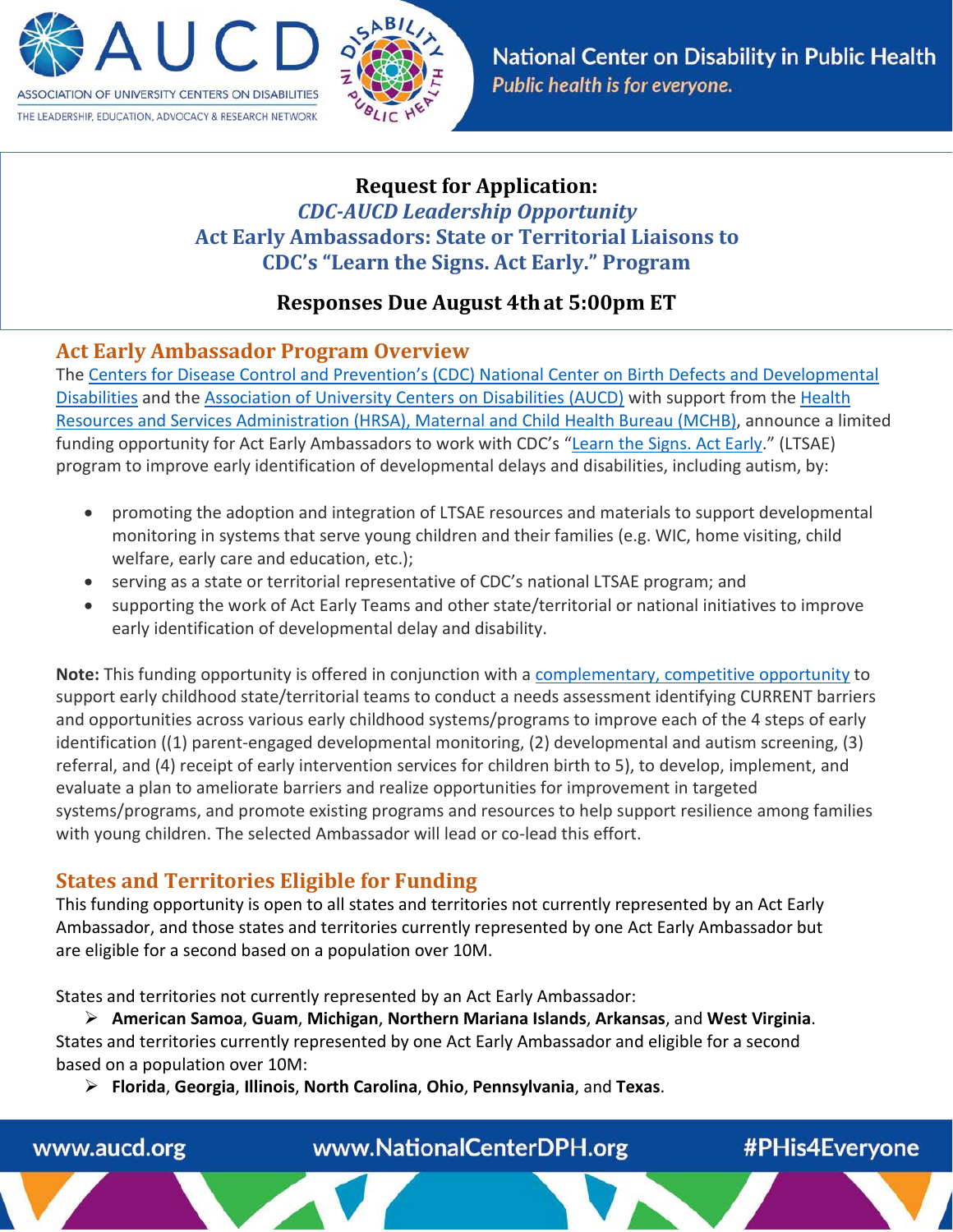



## *Learn the Signs. Act Early.* **Program Background**

CDC's "Learn the Signs. Act Early." program aims to improve early identification of developmental delays and disabilities, including autism, by promoting parent-engaged developmental monitoring (regularly tracking milestones) so children and their families can get the services and support they need as early as possible. Parent-engaged developmental monitoring, using parent-friendly milestone checklists like those offered by LTSAE, is important for early identification of developmental delays and disabilities. Developmental monitoring (surveillance), in addition to periodic developmental screening, is recommended by the American Academy of Pediatrics. While other efforts focus on the promotion of routine general developmental and autism-specific screening, the focus of LTSAE is to engage, educate, and empower parents and other caregivers to monitor milestones and discuss a child's developmental progress between recommended screenings. LTSAE complements screening by engaging those who care for young children in celebrating a child's developmental progress and discussing any concerns. If concerns are identified during monitoring, LTSAE reinforces the AAP's recommendation for a developmental screening or direct referral for further evaluation and services.

## **Qualifications for an Act Early Ambassadorship**

Most importantly, this leadership opportunity aims to identify individuals who share the "Learn the Signs. Act Early." commitment to improving systems and outcomes related to identifying young children with developmental delay and disability early so they and their families can get the help they need. This opportunity is open to all who meet the criteria and can fulfill the responsibilities. Those who have previously served as Act Early Ambassadors are eligible to re-apply. Awards will be made based on an objective review of all applicants that includes standardized scoring, past participation (for returning Ambassadors), two independent reviews, and group discussion.

To be considered, applicants must:

- reside or physically work in the state/territory they wish to represent as an Ambassador;
- be able to commit to performing the role of Ambassador for the entire term, through March 31, 2022;
- be connected to or familiar with state/territory/tribal programs that serve young children and their families, such as child care, WIC, Early Head Start, home visiting, or others;
- be involved in or familiar with any cross-systems efforts to improve developmental monitoring/screening and early identification of developmental delay and disability in their state/territory;
- have knowledge and expertise in child development and/or systems that support families with young children, and/or early identification and referral for developmental delay/disability;
- have good presentation and communication skills; and
- have a strong interest in working collaboratively to further the goals of the "Learn the Signs. Act Early." program in their state or territory.

## www.aucd.org

www.NationalCenterDPH.org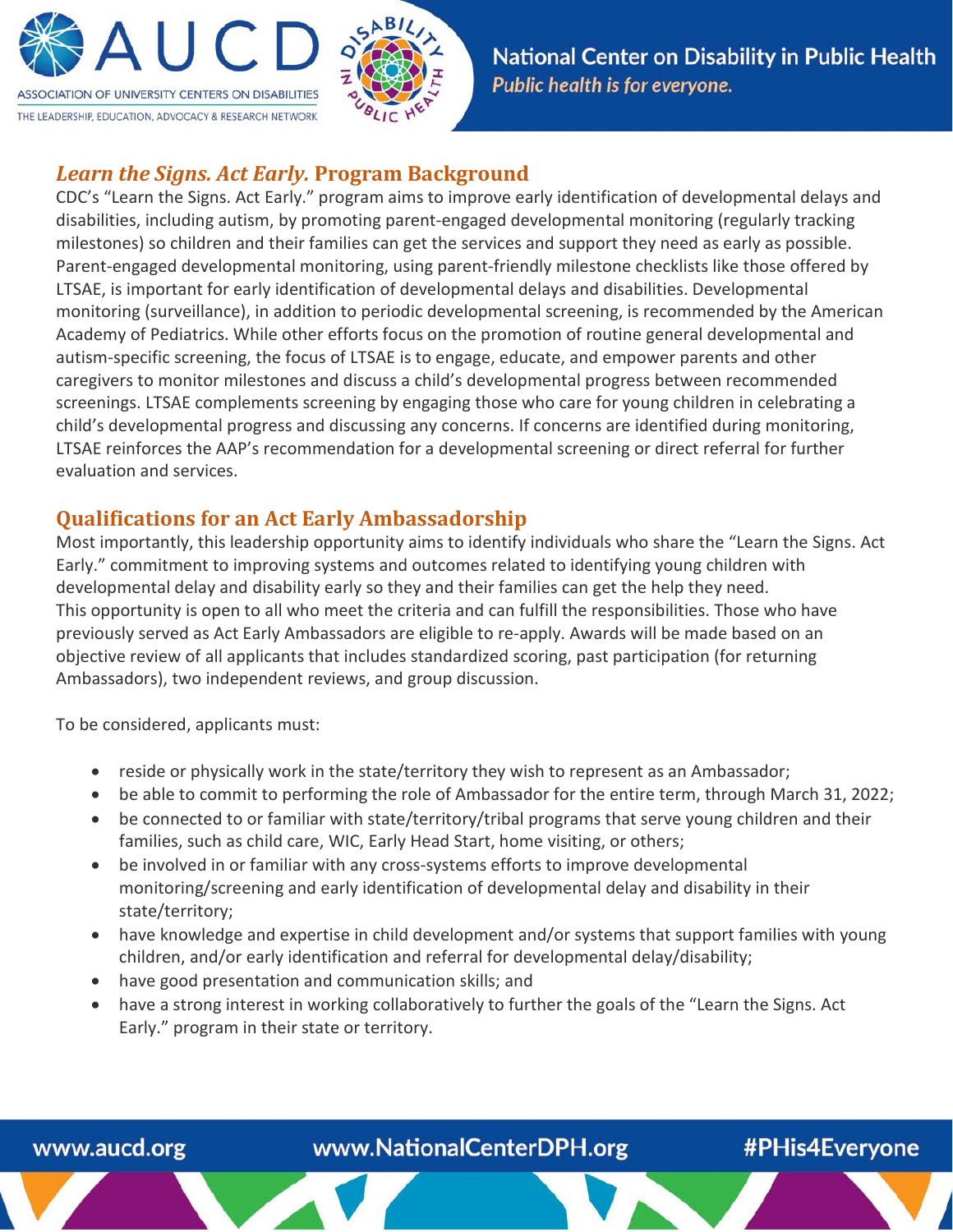



## **Responsibilities of the Act Early Ambassador**

Ambassadors are encouraged to apply individual creativity and expertise toward meeting their state's or territory's unique challenges related to early identification. CDC's LTSAE program offers [some examples of](https://blogs.cdc.gov/actearlypromisingpractices/)  [past creative activities](https://blogs.cdc.gov/actearlypromisingpractices/) to promote early identification. Successful Ambassadors are highly resourceful and seek strategic connections. Act Early Ambassador responsibilities typically require about 6-10 hours per month. Act Early Ambassadors are required to:

- work with CDC's LTSAE program, AUCD, fellow Ambassadors, and their state's Act Early state team or other related collaborative initiatives to support national, state/territorial, and local activities to improve early identification of developmental delay and disability;
- focus efforts on increasing parent-engaged developmental monitoring through the promotion and sustained integration of LTSAE materials into state-wide systems and other programs that serve families with young children;
- collaborate with programs that serve young children and their parents, such as Head Start and Early Head Start, WIC, home visiting, IDEA Part C/Child Find and others, as well as health care and child care professionals to introduce and sustainably integrate LTSAE developmental monitoring tools and trainings into the work of those programs with parents and professionals;
- commit to performing the role of Ambassador for the entirety of this term (through March 31, 2022);
- develop, maintain and implement a work plan that includes at least 2 Ambassador goals; at least 1 of your goals must advance the adoption and sustained integration of developmental monitoring using LTSAE in one state-wide system/program such as WIC, home visiting, IDEA Part C/Child Find, early care and education (including early Head Start), child welfare, or similar;
- participate in 90-minute Ambassador calls with AUCD and CDC every other month;
- prepare and record a yearly 5-7 minute project update;
- prepare an annual report of Ambassador activities;
- complete pre- and post-Ambassadorship surveys; and
- participate in an annual training, either virtually or in-person depending on current COVID-19 guidance

Additionally, Act Early Ambassadors are encouraged (but not required) to:

- collaborate with state agencies and others to improve policy and programs related to early identification;
- post updates and share resources among the network of Ambassadors (through the Ambassador email listserv and other mechanisms);
- participate in 1-hour "learning circle" webinars every other month;
- participate in 1-hour evaluation workshops every month;
- participate in 1-hour, topic-specific "Act Early" webinars on a quarterly basis; and
- present Ambassador achievements and lessons learned at state and national conferences and other appropriate forums.

www.aucd.org

www.NationalCenterDPH.org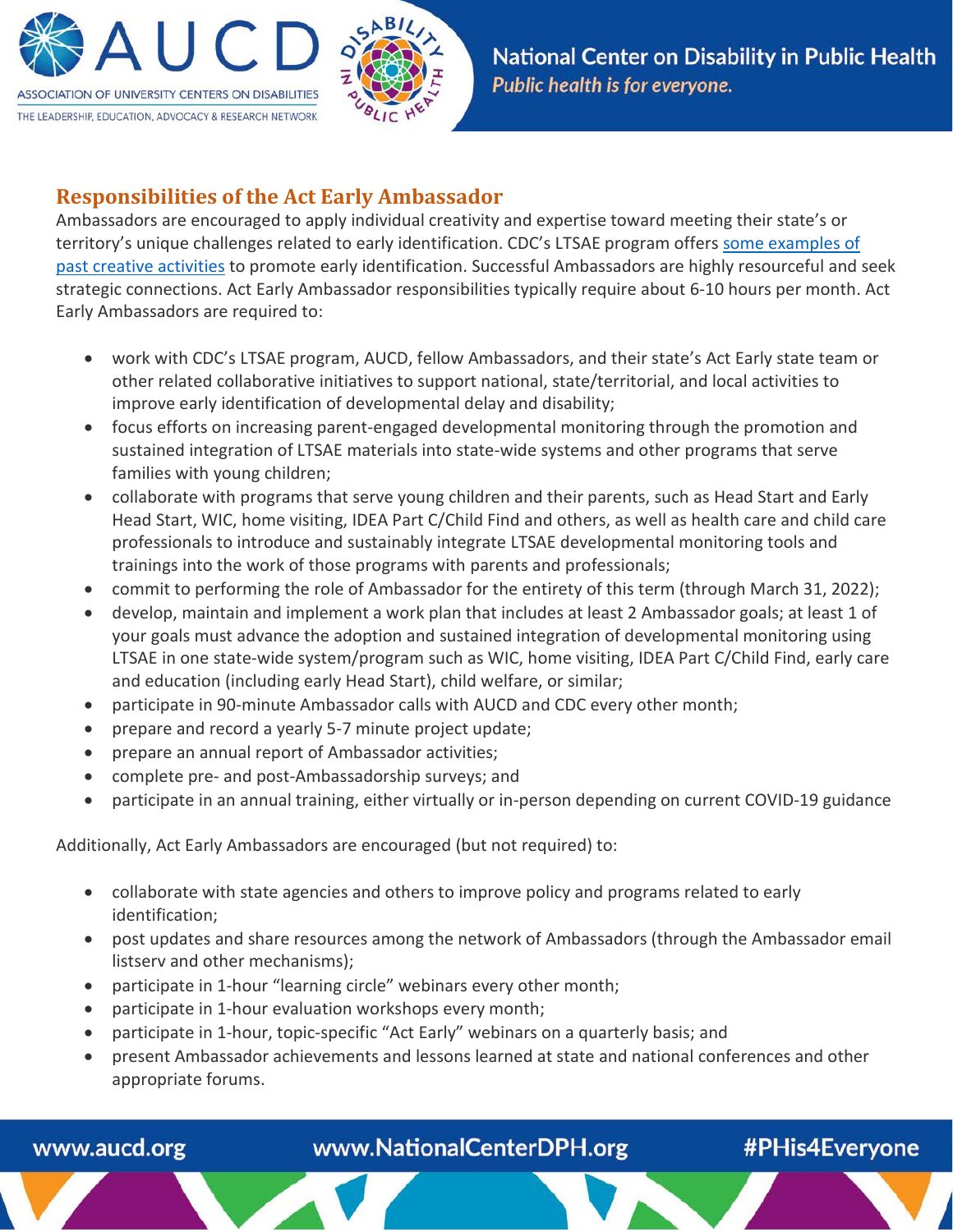



## **Act Early Ambassador Support**

To support Ambassadors, AUCD will provide:

- \$4,000 annual stipend plus travel expenses for the annual Ambassador training.
	- $\circ$  The stipend can be used to support a variety of activities related to the implementation of the Ambassador work plan (e.g., local travel, meeting costs, printing, etc.). Please note, if you cannot accept a stipend for Ambassador efforts related to work you're already carrying out, you can use the stipend for convening meetings, printing materials, etc.
	- o Stipends are distributed in two installments-the first \$2,000.00 installment upon completion of the Act Early Ambassador orientation and the second \$2,000.00 midway through your Ambassador year.
- Scheduled and as-needed technical assistance provided by email, phone, and webinar.
- Structured peer support, and a forum to network, share ideas, and problem-solve with colleagues working on similar issues nationwide.
	- o Note: participation in in-person meetings, webinars, and the Ambassador group email list helps keep Ambassadors connected with one another; this connection to other Ambassadors is among the most valued aspects of the Ambassador experience.
- Technical expertise and consultation, and information from leading national experts in the fields of child development, developmental disability, and health promotion.

## **Timeline**

**RFA Release:** July 7, 2020 **Informational Call:** July 14, 2020 at 4:30pm ET **Application Deadline:** August 4, 2020 at 5:00pm ET **Notice of Awards:** No later than September 1, 2020

## **Application Procedure**

To be considered eligible, applicants are required to complete an[d submit all sections of the application and](mailto:dwebber@aucd.org)  [include all required attachments.](mailto:dwebber@aucd.org) Applications received after the deadline will not be considered. You will receive a notification of the receipt of your application no later than 48 hours following submission. If you have not received a notification of receipt within this timeframe, please [contact Danielle Webber.](mailto:dwebber@aucd.org)

### Fiscal Agent

Ambassadors will receive an annual \$4,000 stipend to support expenses related to the implementation of their Ambassador workplan. The Ambassador stipend must be awarded to a fiscal agent that will receive the funds and be responsible for progress reports. **Applications must include the signature of the fiscal agent representative**. Please direct questions concerning the Act Early Ambassador stipend or fiscal agent requirement to [Danielle Webber.](mailto:dwebber@aucd.org)

www.aucd.org

www.NationalCenterDPH.org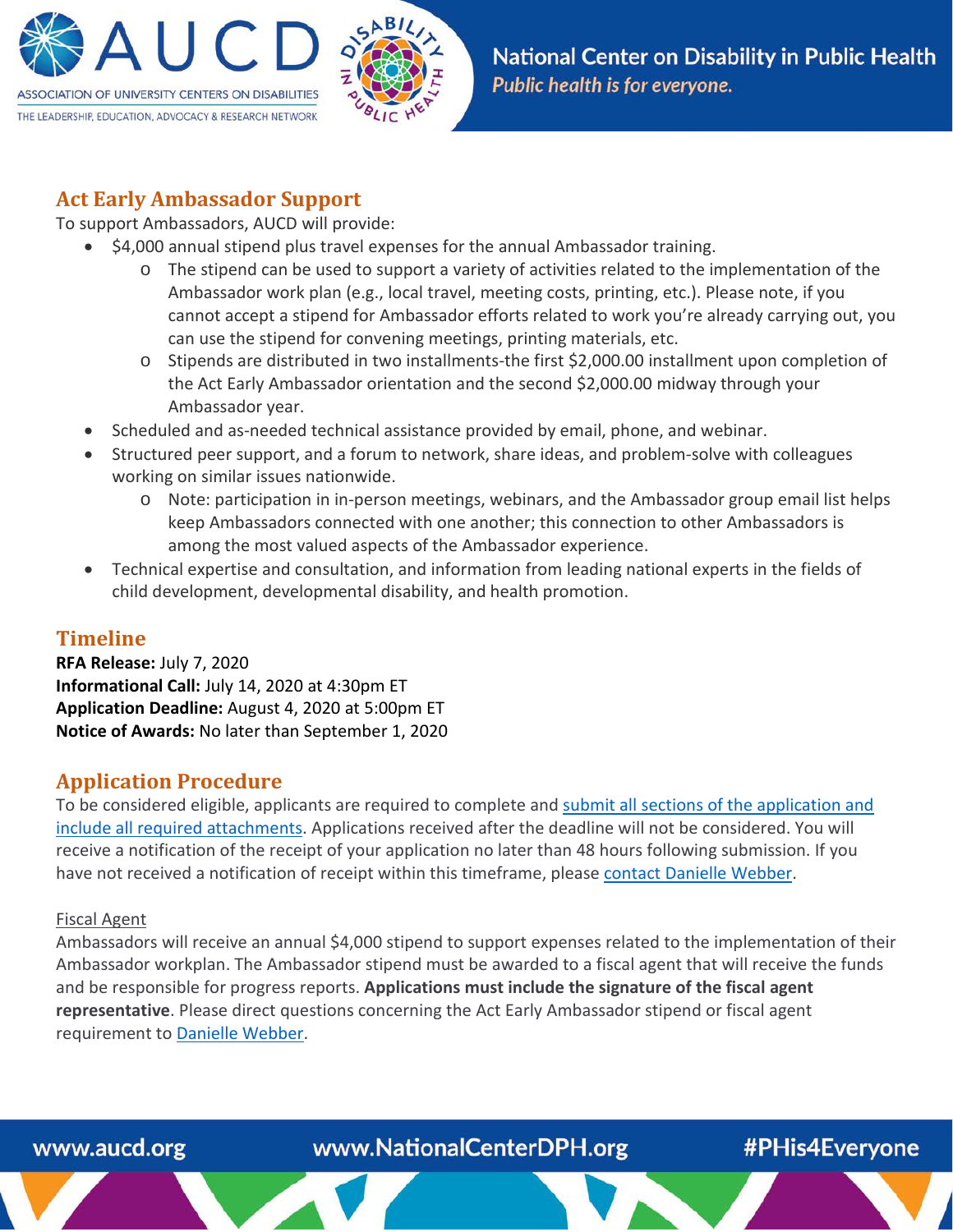



#### **For More Information**

AUCD contact[: Danielle Webber,](mailto:dwebber@aucd.org) MSW | [dwebber@aucd.org](mailto:dwebber@aucd.org) CDC/NCBDDD contact: [Karnesha Slaughter,](mailto:lio8@cdc.gov) MPH, CHES | [KSlaughter2@cdc.gov](mailto:KKGreen@cdc.gov)

www.aucd.org

www.NationalCenterDPH.org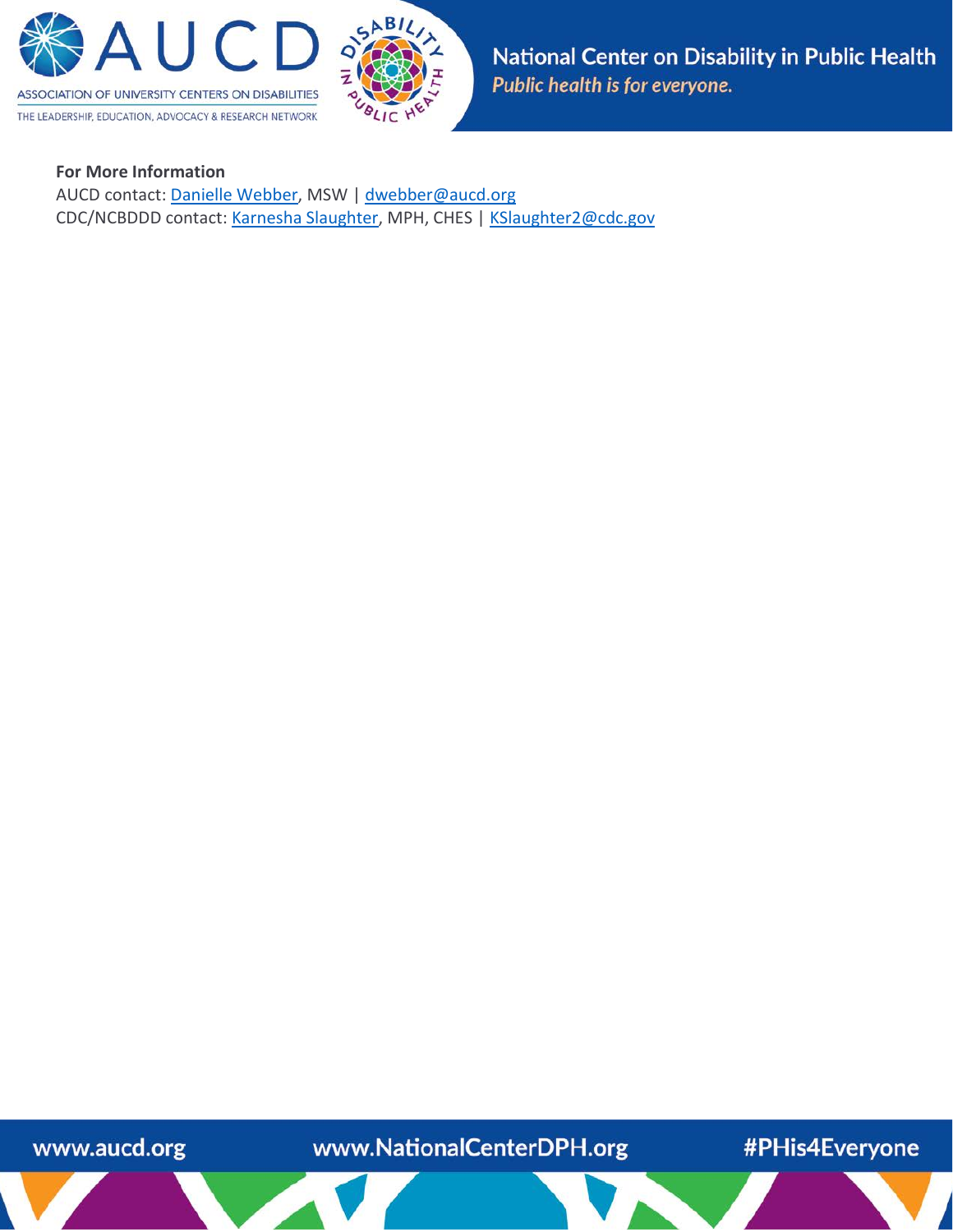



#### **ACT EARLY AMBASSADOR APPLICATION**

| Are you a member of any cross-systems initiative to improve developmental monitoring/screening and              |
|-----------------------------------------------------------------------------------------------------------------|
| early identification of developmental delay in your state/territory? $\Box$ Y $\Box$ N $\Box$ Former Member     |
|                                                                                                                 |
|                                                                                                                 |
| Are you a US citizen?                                                                                           |
| $\Box$ Y $\Box$ N                                                                                               |
| (Non-citizens are eligible to apply; knowing citizenship is helpful in accounting for security requirements for |
| access to the CDC campus.)                                                                                      |
| Are you a full-time resident and/or physically working in the state/territory you are representing?             |

☐ **Y** ☐ **N** 

#### **Required Attachments (submit by email as a single file):**

- o **Brief Bio (250 words or less):** Highlight relevant training and recent professional experience and any qualifications not covered below.
- o **Personal Statement (250 words or less):** Tell us about your interest in becoming an Act Early Ambassador and how this role fits with your personal and professional goals.
- o **Goals (500 words or less):** Describe at least 2 goals that you hope to accomplish during your term as an Act Early Ambassador, and why you believe you will be successful in achieving them, including the extent of relevant personal and professional contacts and past success. Goals should be specific and should detail the potential for sustaining impact beyond your term. Remember that at least 1 of your goals must advance the adoption and sustained integration of developmental monitoring using LTSAE in one state-wide system/program such as WIC, home visiting, IDEA Part C/Child Find, early care and education (including early Head Start), child welfare, or similar.

www.aucd.org

www.NationalCenterDPH.org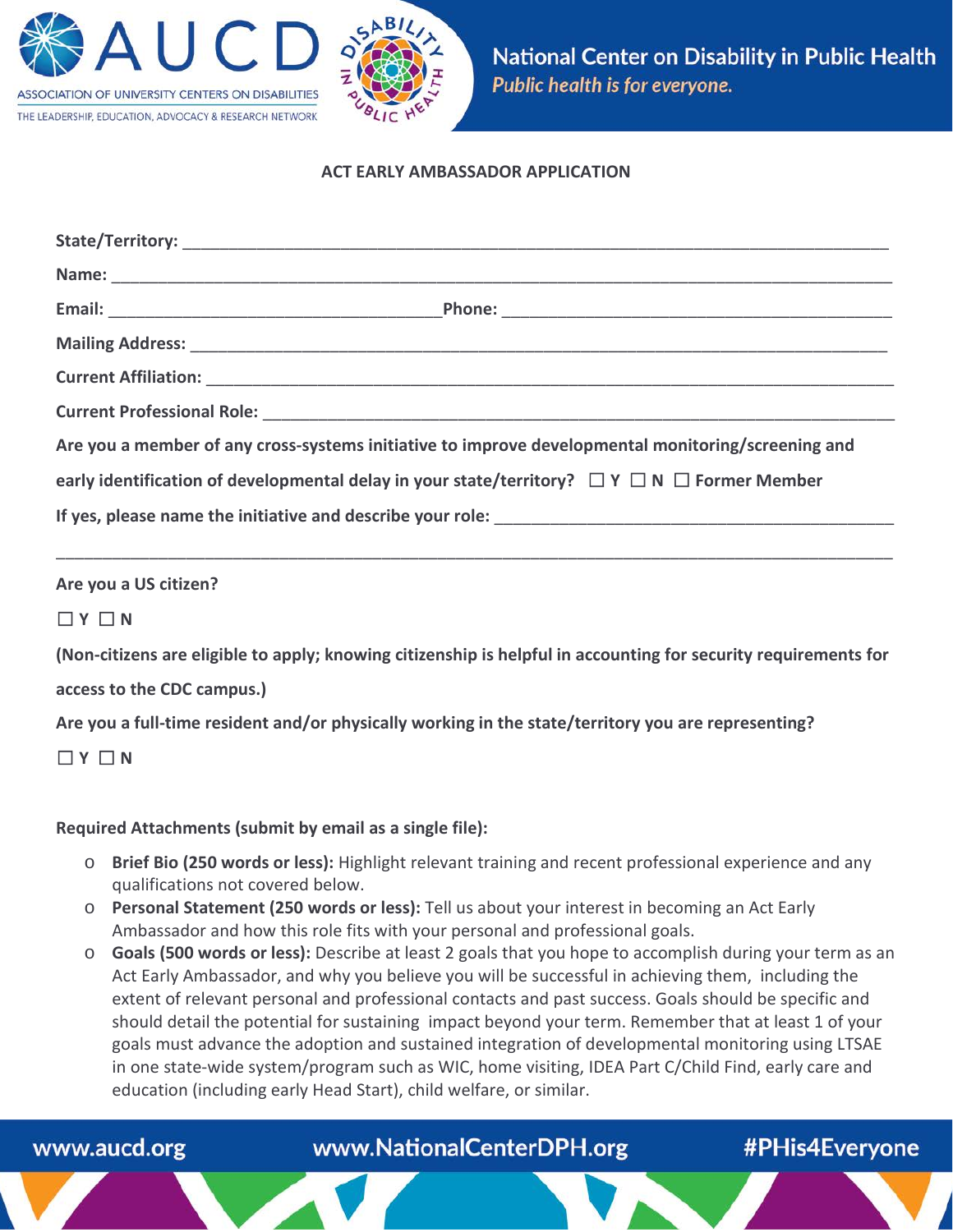



#### **Sample Ambassador Goals:**

- (1) Work with state Head Start and Early Head Start to improve developmental monitoring by systematically integrating the use of LTSAE materials, including the CDC Milestone Tracker app, into classrooms and parent-teacher conferences state-wide.
- (2) Work with regional agencies, such as WIC, to improve developmental monitoring by integrating the milestone checklists into WIC visits.
- (3) Work with early childhood state agencies to incorporate the "Watch Me! Celebrating Milestones and Sharing Concerns" online developmental monitoring training into early care and education training programs.
- (4) Work with state-wide home visitation programs to increase developmental monitoring by integrating LTSAE materials into home visits.
- (5) Work with local pediatric clinics to integrate LTSAE materials, including the CDC's *Milestone Tracker* app, as a method to conduct developmental surveillance between well-child visits.

#### **Required Letters of Support:**

- o **Attach a letter from your supervisor/Program Director that supports your application (one page maximum).**
- o **Attach a letter of support from an individual (from outside your organization of employment) who can attest to any past success you have had in terms of fostering cross-system collaboration to create positive change for young children and their families.**

**Please read and check the boxes below before signing:**

☐ **I fully understand the requirements and responsibilities associated with an Act Early Ambassadorship.**

**Applicant Signature:**

Name of Fiscal Agent (Print) **Mame** of Fiscal Agent (Print) **Fiscal Agent Signature:** \_\_\_\_\_\_\_\_\_\_\_\_\_\_\_\_\_\_\_\_\_\_\_\_\_\_\_\_\_\_\_\_\_\_\_\_\_\_\_\_\_\_ **Date:** \_\_\_\_\_\_\_\_\_\_\_\_\_\_\_\_\_

\_\_\_\_\_\_\_\_\_\_\_\_\_\_\_\_\_\_\_\_\_\_\_\_\_\_\_\_\_\_\_\_\_\_\_\_\_\_\_\_\_\_\_\_\_\_\_\_\_\_\_\_\_\_\_\_\_\_\_\_\_\_\_\_\_\_\_\_\_\_\_\_\_\_\_\_\_\_\_\_\_\_\_

**Submit the completed form to Danielle Webber at** [dwebber@aucd.org](mailto:dwebber@aucd.org)**.**

www.aucd.org

www.NationalCenterDPH.org